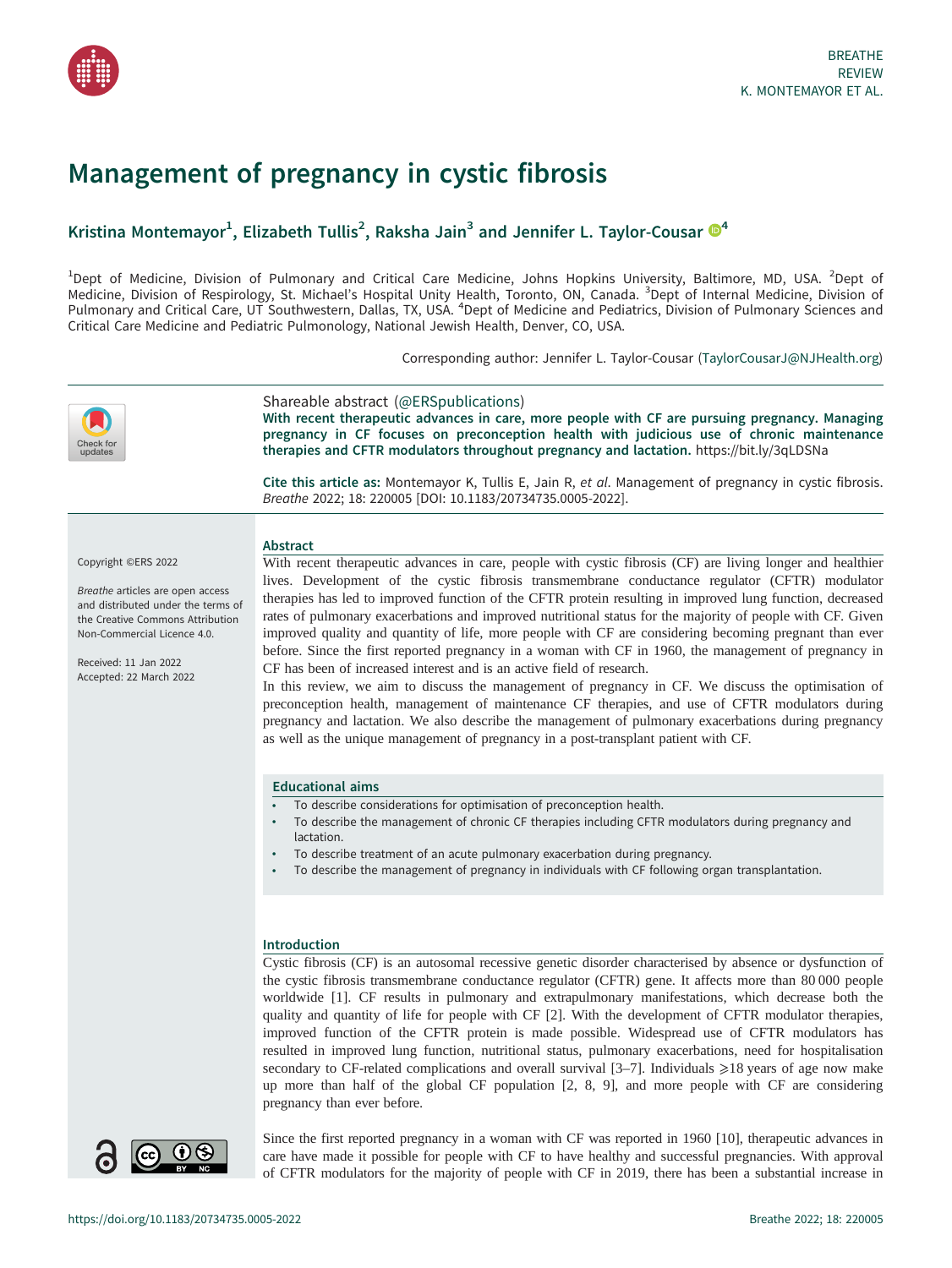

FIGURE 1 Number of pregnancies reported in the US Cystic Fibrosis Foundation (CFF) Patient Registry in women aged 14–45 years. Reproduced from [\[2](#page-8-0)] with permission. Source of data: cystic fibrosis patients under care at CFF-accredited care centres in the USA, who consented to have their data entered.

the number of pregnancies observed in people with CF. In the USA, Cystic Fibrosis Foundation Patient Registry (CFFPR) data have shown annual rates of pregnancy to be between 200 and 310 from 2010 to 2019. In 2020, however, this number nearly doubled with a total of 619 pregnancies reported (figure 1) [\[2\]](#page-8-0). The number of pregnancies in people with CF across the world is expected to rise with widespread use of CFTR modulators. Thus, there is increased interest in the management of pregnancy in people with CF. The European Respiratory Society (ERS)/Thoracic Society of Australia and New Zealand (TSANZ) published a consensus statement on the management of pregnancy in people with CF as well as other chronic airways disease [\[11](#page-9-0)]. More recently, a multidisciplinary panel of CF clinicians and women with CF published recommendations on pre-pregnancy, intrapartum and post-pregnancy care for people with CF [\[3\]](#page-8-0). Additionally, the maternal–fetal effects of CFTR modulators as well as understanding real-world pregnancy care in CF are areas of active research.

In this review, we aim to discuss the management of pregnancy in CF. We discuss the optimisation of preconception health, management of maintenance CF therapies, and use of CFTR modulators during pregnancy and lactation. We also describe the management of pulmonary exacerbations during pregnancy as well as the unique management of pregnancy in a post-transplant patient with CF.

#### Fertility in women with CF

Many, but not all, women with CF are able to conceive without medical intervention. While the rate of subfertility is 5–15% in the general population, researchers have shown the rate of subfertility to be as high as 35% in a cohort of women with CF, with pancreatic insufficiency and advanced maternal age being risk factors [\[12](#page-9-0)]. In addition to the overall impact of CF on a woman's health and nutritional status, CFTR may directly influence female fertility. The CFTR protein acts as both a chloride and bicarbonate channel and thus affects both the hydration and pH of secretions not only in the airways and gastrointestinal tract but also in the female reproductive tract, including vagina, cervix, uterus and fallopian tubes. Normal CFTR function leads to thin, watery secretions in the reproductive tract to facilitate passage of sperm through the cervix and uterus and the alkaline pH impacts capacitation (or activation) of sperm to allow fertilisation of the egg. CFTR modulator therapy may be able to directly reverse some of these barriers to conception in CF [\[1\]](#page-8-0).

#### Preconception considerations

With the increasing number of pregnancies being observed in people with CF, discussions regarding pregnancy and parenthood should begin early and occur often. Similar to the management of pregnancy in other chronic illnesses, preconception discussions in people with CF should begin during early adolescence in the paediatric CF care setting and continue into adulthood to allow time for optimisation of preconception health [[13, 14](#page-9-0)]. An integral aspect of preconception health includes genetic testing. Carrier screening should be offered to potential reproductive partners to identify the risk of having an infant born with CF. Next-generation genetic sequencing provides a comprehensive CFTR gene mutation evaluation and is recommended for all potential reproductive partners of people with CF [\[3,](#page-8-0) [15\]](#page-9-0). If the reproductive partner is identified as a carrier, a referral to genetic counselling is recommended to discuss further reproductive options as well as additional diagnostic testing [\[3\]](#page-8-0).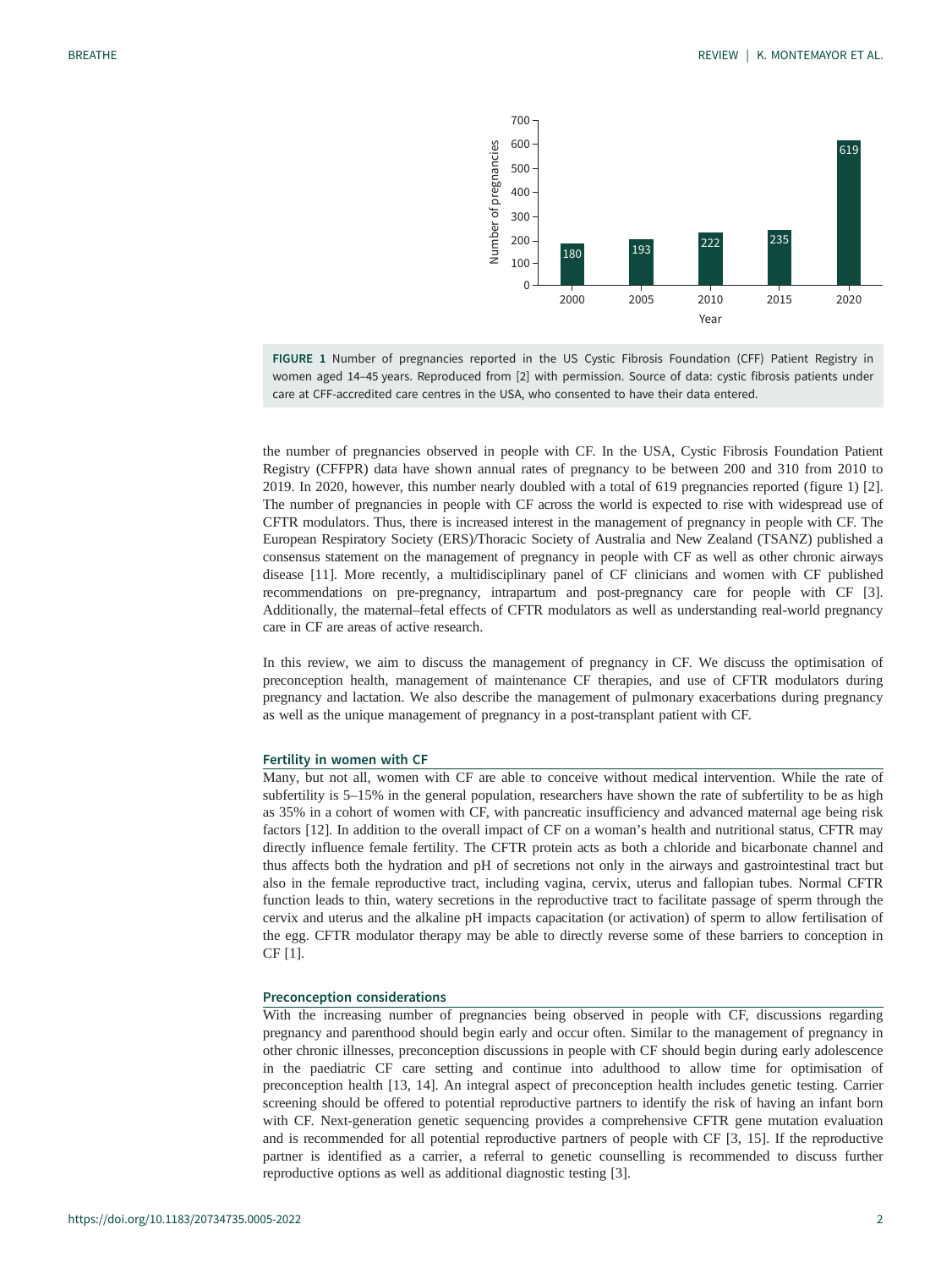Nutritional status, glucose control and pulmonary function are important aspects to optimise in people with CF to mitigate maternal and infant morbidity, and often require a multidisciplinary team of CF clinicians and high-risk obstetric expertise. Pancreatic insufficiency, a common extrapulmonary manifestation of CF that impacts up to 85% of individuals, can result in poor nutritional status and weight loss secondary to malabsorption [\[16\]](#page-9-0). Poor nutritional status is associated with premature and low birth weight infants [\[17, 18\]](#page-9-0). Nutrition optimisation through diet, vitamin repletion and pancreatic enzyme replacement therapies should be a priority in the preconception period. A body mass index (BMI) of at least 22 kg·m<sup>-2</sup> is the ideal goal prior to conception [\[3,](#page-8-0) [19](#page-9-0)]. Furthermore, up to 50% of people with CF of gestational capacity have CF-related diabetes (CFRD) [\[3\]](#page-8-0). Hyperglycaemia preconception is associated with an increased risk of fetal malformations and hyperglycaemia during pregnancy has been associated with fetal macrosomia, neonatal hypoglycaemia and hyperbilirubinaemia as well as increased caesarean delivery [[2](#page-8-0), [20](#page-9-0)]. The mainstay of treatment for CFRD is subcutaneous insulin as oral agents have been shown to be less effective [\[3\]](#page-8-0). Thus, adequate glucose control with insulin should be achieved prior to conception as well as throughout the duration of pregnancy with target haemoglobin A1c (HbA1c) of  $\leq 6.5\%$  at the time of conception and  $\leq 6.0\%$  during pregnancy [[21, 22\]](#page-9-0). To screen for CFRD prior to pregnancy, woman with CF should have a 75-g oral glucose tolerance test (OGTT) done when pregnancy is confirmed unless they have had a OGTT within the prior 6 months. Gestational diabetes is more common in women with CF, occurring in 10–36% of pregnancies versus in <10% of pregnancies in the general population. Care guidelines for CFRD, which include guidance for pregnant women with and without CFRD, recommend that OGTT should be performed at 12–16 weeks and at 24–28 weeks of pregnancy to screen for development of gestational diabetes [[23\]](#page-9-0).

Pulmonary function, as measured by forced expiratory volume in 1 s  $(FEV<sub>1</sub>)$  % predicted, is a commonly used marker of lung health for people with CF. Preconception discussions surrounding the potential impact of pregnancy on lung function, and therefore on both maternal and infant health are needed. Disease severity and the implications for maternal and neonatal outcomes has also been a focus of recent research. When stratified by disease severity, individuals with moderate-to-severe disease (defined as  $FEV<sub>1</sub> \leq 60\%$ predicted and/or BMI ≤21 kg·m<sup>-2</sup> prior to pregnancy) experience more disease-related complications throughout pregnancy [\[24](#page-9-0)]. In addition, studies have shown that more severe disease is associated with a higher risk of preterm delivery, need for caesarean delivery, as well as low fetal birthweight [\[24](#page-9-0), [25\]](#page-9-0). While lung function may improve with use of CFTR modulators in the preconception period, use of modulator therapies has allowed even those with very severe lung disease to conceive [\[5\]](#page-8-0), thus potential complications associated with advanced lung disease and pregnancy continue to be important to discuss. Therapies aimed at maintaining lung health, such as inhaled mucolytics and antibiotics during the preconception period should be a priority. In addition, it is important to discuss the potential impact of pregnancy on maternal lung health, including discussion of potential increased morbidity such as more frequent need for acute intervention, prior to conception. Historical reports of the impact of pregnancy on lung function vary. In some historical small, single-centre studies, and in a nested-cohort study and a registry study in which pregnant people had higher baseline lung function than that of those who did not become pregnant, there was no significant difference in lung function in pregnant people with CF when compared from baseline to post-partum follow-up visits [\[26](#page-9-0)-[29\]](#page-9-0). However, in a modern cohort, JAIN et al. [\[30](#page-9-0)] examined the impact of pregnancy on lung function, including the interplay of moderately and highly effective CFTR modulators. The results demonstrated a small (∼2%), but statistically significant decline in FEV<sub>1</sub> % predicted in pregnant people not using modulators or using moderately effective modulators that was mitigated by use of highly effective modulators. Future analyses will focus on differences in baseline health status, modulator use by trimester and modulator withdrawal in this cohort [[30\]](#page-9-0).

# Medication management during pregnancy

# Maintenance CF therapies

Chronic maintenance therapies are effective in optimising pulmonary as well as extrapulmonary health in people with CF. The decision to continue or halt chronic CF therapies during pregnancy and lactation requires an open discussion in order to weigh the possible implications for the mother as well as for the developing fetus and infant, respectively. [Table 1](#page-3-0) lists the most commonly prescribed chronic CF therapies during pregnancy and lactation. Communication of the risks and benefits of using a drug during pregnancy and lactation must incorporate recommendations based on the pregnancy and lactation labelling rule established in 2015 (which eliminated previously utilised pregnancy letter categories A, B, C, D and X). With this ruling, informed discussion between clinicians and patients is required to properly consider 1) the impact of the maternal risk of continuing therapies versus no therapy with 2) the fetal risk of uncontrolled maternal disease and 3) the known and unknown risks of therapy on the neonate [[31\]](#page-9-0). Because pregnant women are almost always excluded from clinical trials of new therapies, much of the data currently used for these discussions is based mostly on animal reproduction models rather than human data; future trials must address this issue as more women with chronic disease pursue pregnancy.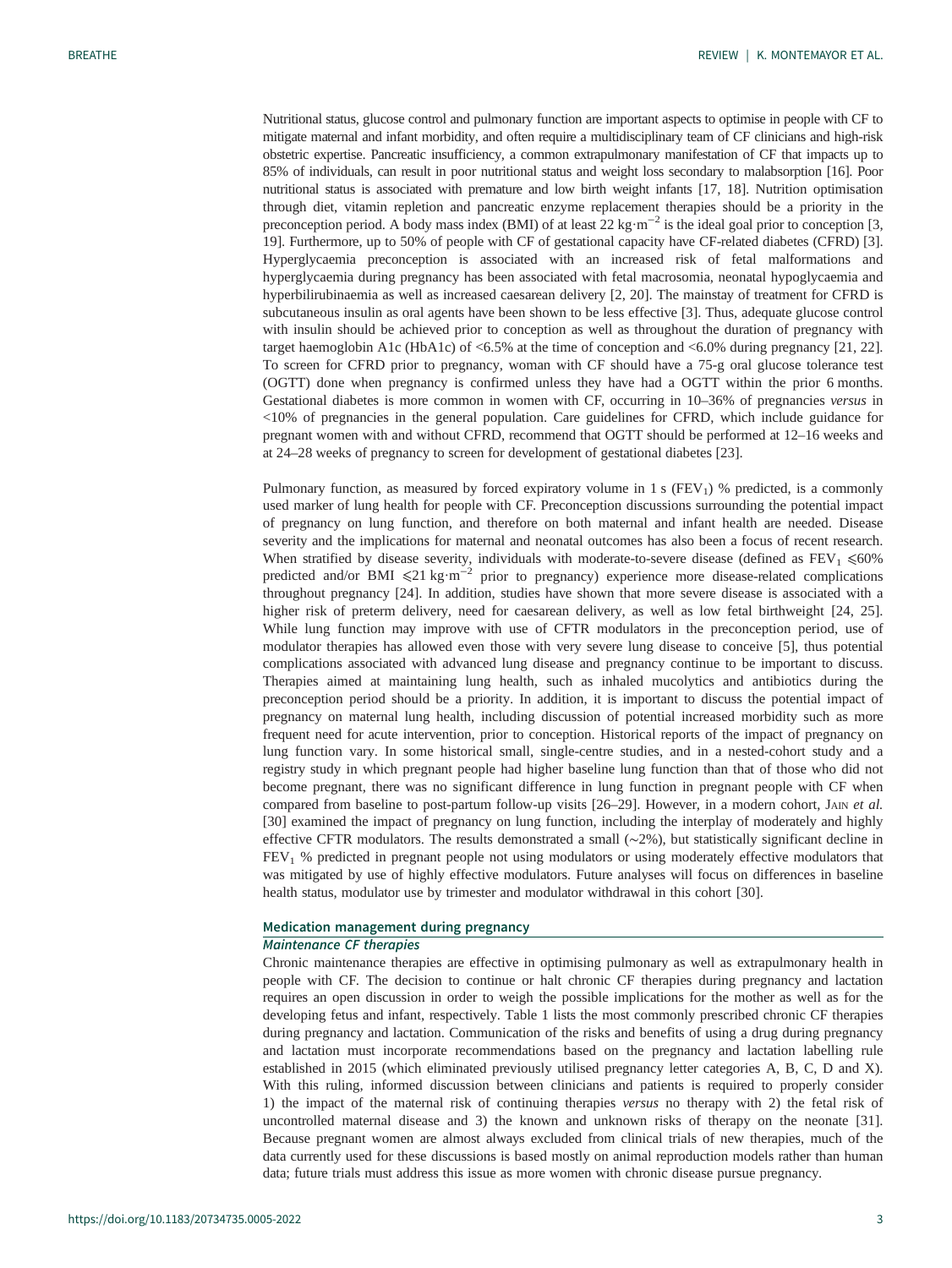<span id="page-3-0"></span>

| TABLE 1 Maintenance CF therapies used during pregnancy and lactation |                         |                                                                            |                  |                            |  |  |  |  |  |
|----------------------------------------------------------------------|-------------------------|----------------------------------------------------------------------------|------------------|----------------------------|--|--|--|--|--|
| Medication                                                           | Route of administration | Observations/considerations                                                | Use in pregnancy | Use in lactation           |  |  |  |  |  |
| <b>Mucolytics</b>                                                    |                         |                                                                            |                  |                            |  |  |  |  |  |
| Dornase alfa                                                         | Inhaled                 | Little to no systemic absorption                                           | Yes              | Yes                        |  |  |  |  |  |
| Hypertonic saline                                                    | Inhaled                 | Little to no systemic absorption                                           | Yes              | Yes                        |  |  |  |  |  |
| Inhaled antibiotics                                                  |                         |                                                                            |                  |                            |  |  |  |  |  |
| Tobramycin                                                           | Inhaled                 | Little to no systemic absorption                                           | Yes              | Yes                        |  |  |  |  |  |
| Aztreonam                                                            | Inhaled                 | Little to no systemic absorption                                           | Yes              | Yes                        |  |  |  |  |  |
| Levofloxacin                                                         | Inhaled                 | Little to no systemic absorption                                           | Yes              | Yes                        |  |  |  |  |  |
| Colistimethate                                                       | Inhaled                 | Little to no systemic absorption                                           | Yes              | Yes                        |  |  |  |  |  |
| Macrolide antibiotic                                                 |                         |                                                                            |                  |                            |  |  |  |  |  |
| Azithromycin                                                         | Oral                    | Data have shown no risk to low risk to the<br>fetus and/or infant          | Yes              | Yes                        |  |  |  |  |  |
| Nutritional and digestive supplements                                |                         |                                                                            |                  |                            |  |  |  |  |  |
| <b>Fat-soluble vitamins</b><br>(A, D, E, K)                          | Oral                    | Doses of >25 000 IU per day of vitamin A may<br>be potentially teratogenic | Yes              | Yes                        |  |  |  |  |  |
| Pancreatic enzymes                                                   | Oral                    | Compatible with pregnancy and lactation                                    | Yes              | Yes                        |  |  |  |  |  |
| <b>CFTR</b> modulators                                               |                         |                                                                            |                  |                            |  |  |  |  |  |
| Ivacaftor                                                            | Oral                    | Well-tolerated in case series                                              | Likely safe      | Possibly safe <sup>#</sup> |  |  |  |  |  |
| Lumacaftor/ivacaftor                                                 | Oral                    | Well-tolerated in case series                                              | Likely safe      | Possibly safe <sup>#</sup> |  |  |  |  |  |
| Tezacaftor/ivacaftor                                                 | Oral                    | Well-tolerated in case series                                              | Likely safe      | Possibly safe <sup>#</sup> |  |  |  |  |  |
| Elexacaftor/tezacaftor/<br>ivacaftor                                 | Oral                    | Well-tolerated in case series                                              | Likely safe      | Possibly safe <sup>#</sup> |  |  |  |  |  |

# : juvenile rats exposed to ivacaftor developed cataracts leading to a label recommendation for cataract evaluation in children exposed to ivacaftor or ivacaftor containing products; no formal evaluation of liver function testing has been performed in infants exposed to CFTR modulators in utero [\[35\]](#page-9-0). Reproduced and modified from [[3\]](#page-8-0) with permission.

> A mainstay of chronic treatment for people with CF is airway clearance applied to improve the impaired ciliary clearance that is pathognomonic with the condition. The two most common pharmacological agents that have been proven to improve mucus clearance are dornase alfa and inhaled hypertonic saline. Dornase alfa is a mucolytic and hypertonic saline osmotically thins mucus; both are typically used as chronic maintenance therapies. Recommendations for use of chronic CF therapies during pregnancy and lactation have been previously published, and both dornase alfa and hypertonic saline are believed to have little to no systemic absorption and thus cause little to no risk to fetal development. With little concern from pulmonologists or obstetricians, both agents are widely used throughout all trimesters of pregnancy and lactation in people with CF [\[11](#page-9-0)].

> Inhaled antibiotics are also guideline-recommended and commonly prescribed maintenance therapies used to treat persistent airway infection in people with CF. Current recommendations suggest use of inhaled antibiotics for those people with moderate-to-severe lung dysfunction with a history of Pseudomonas aeruginosa infection [\[32](#page-9-0)]. Tobramycin, aztreonam, levofloxacin and colistimethate sodium are common anti-pseudomonal inhaled antibiotics used. While intravenous administration of tobramycin and colistimethate are not recommended for routine use during pregnancy, the inhaled route for all four agents is thought to have minimal systemic absorption and can be continued during pregnancy if needed to maintain clinical stability [\[11](#page-9-0), [32\]](#page-9-0).

> The macrolide antibiotic, azithromycin, is another chronic oral maintenance therapy used in people with CF due to its immunomodulator effects, and data support azithromycin as having no risk to low risk to the fetus or infant, respectively [[33\]](#page-9-0). While azithromycin is classified as "probably safe" to continue throughout pregnancy and lactation [[11\]](#page-9-0), widespread use is not as common. We showed that less than 50% of CF providers surveyed were extremely comfortable continuing azithromycin during pregnancy [[34\]](#page-9-0). Lack of prospective studies on chronic azithromycin use in pregnancy in people with CF may explain this finding along with previous reports of a very low risk of an increase in congenital malformations with acute use. If azithromycin is discontinued, discussion regarding the potential low risk to the fetus in addition to the unknown risk to the mother is suggested.

> Chronic therapies needed to maintain nutritional and digestive health in CF include fat-soluble vitamin supplements and pancreatic enzyme replacement therapies (PERT). Combined vitamin supplements composed of vitamins A, D, E and K are commonly prescribed. There are no data to suggest teratogenicity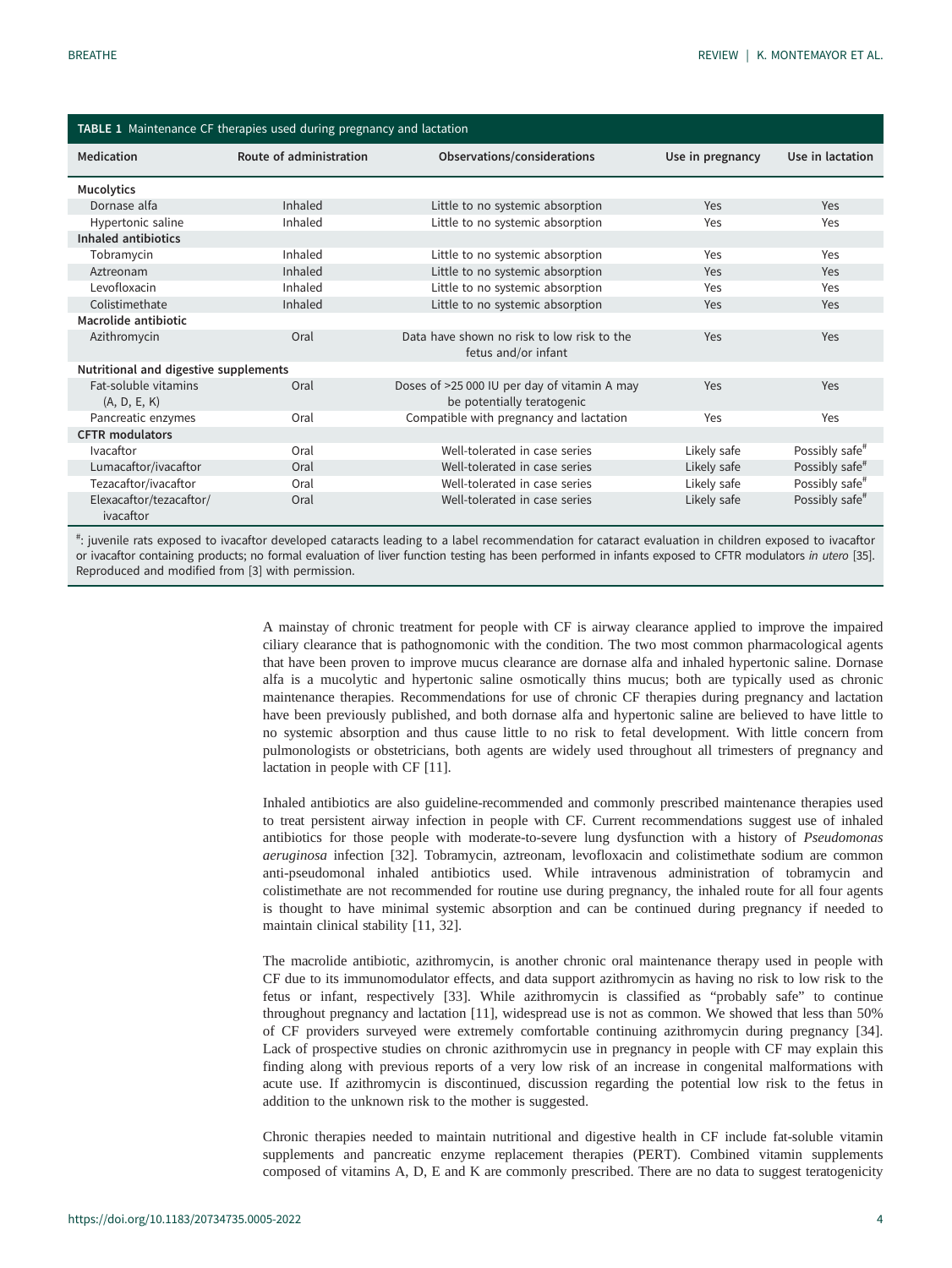with these vitamins at usual repletion doses, but data do suggest that doses of >25 000 IU per day of vitamin A may be potentially teratogenic [[11\]](#page-9-0). Folate supplementation is recommended as per usual pregnancy guidelines. PERT, composed of lipases, proteases and amylases, is compatible in pregnancy and lactation. Greater than 95% of CF clinicians were extremely comfortable continuing PERT throughout pregnancy when surveyed, and these therapies are widely used by pregnant people with CF worldwide [[34](#page-9-0)].

# CFTR modulators

With the US Food and Drug Administration (FDA) approval of ivacaftor (IVA) in 2012, lumacaftor/ ivacaftor (LUM/IVA) in 2015, tezacaftor/ivacaftor (TEZ/IVA) in 2018, and elexacaftor/tezacaftor/ivacaftor (ETI) in 2019, CFTR modulator use is expected to continue to expand globally. With more widespread use of CFTR modulators, continued use during pregnancy and lactation has been a clinical and research topic of interest. Data from animal reproductive models have not shown fetal harm when individual modulator components are administered at normal human doses [[35](#page-9-0)–[38](#page-10-0)]. Numerous case reports of mothers with CF taking CFTR modulators have been published and summarised [[1](#page-8-0)]. Infant complications attributed to CFTR modulators across the cases were minimal, but it is worth noting that one infant exposed to LUM/ IVA in utero and during lactation had transient elevations in serum bilirubin and aspartate transaminase during lactation (but not at birth) without associated elevations in the mother. LUM/IVA drug levels were obtained in this case from maternal plasma, infant blood, and cord blood as well as breast milk. Researchers showed that LUM and IVA both crossed the placenta, and that LUM drug levels were higher in cord blood compared with maternal samples [[1](#page-8-0)].

While data regarding CFTR modulator use in pregnancy were previously limited to animal models or case reports, emerging evidence from human studies has shown that CFTR modulator use throughout pregnancy and lactation has overall been well-tolerated. NASH et al. [[4](#page-8-0)] conducted an international retrospective study of mothers with CF who used IVA, LUM/IVA or TEZ/IVA during pregnancy. Nine out of 61 women who discontinued CFTR modulators experienced a clinical decline with cessation of modulator therapies prompting re-initiation of therapy with subsequent improvement in clinical status. There were three first-trimester miscarriages reported in mothers on modulators, which translated to a lower rate than that in mothers of similar age without CF [[4](#page-8-0)]. While there were two potential maternal complications rated as related to LUM/IVA by the treating clinician (one pulmonary exacerbation and one case of acute myelocytic leukaemia, a disease not known to be associated with LUM/IVA use), there were no complications in infants exposed to modulators in *utero* or during lactation that were deemed related to modulator use. With the more recent approval of ETI, continued use of ETI during pregnancy and lactation has also been evaluated. TAYLOR-COUSAR and JAIN [\[5\]](#page-8-0) evaluated 45 pregnancies for which ETI was used for all or part of the pregnancy. Six mothers with CF discontinued ETI due to concern about the unknown risk to the fetus, with five of the mothers having to reinitiate therapy secondary to clinical deterioration. Miscarriage rates in this study were also comparable to that in the general population. Two potential maternal complications related to ETI use were reported. However, no infant complications were thought by treating clinicians to be definitely associated with maternal ETI use, and there were no infant complications in those who were exposed to breast milk from mothers using ETI [\[5\]](#page-8-0). As more women with CF have access to ETI globally and the adult population with CF continues to grow, additional data are needed to understand the maternal–fetal effects of ETI and to develop evidence-based recommendations for continued use during pregnancy and lactation. To address this need, R. Jain and J.L. Taylor-Cousar are leading a prospective, multicentre study, Maternal and Fetal Outcomes in the Era of Modulators (MAYFLOWERS), that is currently enrolling pregnant participants [\(ClinicalTrials.gov](https://clinicaltrials.gov/) identifier: NCT04828382).

#### Pulmonary exacerbation treatment

Despite recent advances in therapies, pulmonary exacerbations, characterised by acute worsening of pulmonary symptoms and/or a decrease in lung function warranting antibiotic treatment, occur in people with CF and are associated with increased morbidity, decreased quality of life and ultimately, decreased survival [\[39](#page-10-0)]. As pregnancy rates in women with CF have increased over time, researchers have evaluated pulmonary exacerbations in pregnancy. While some retrospective data show no differences in pulmonary exacerbation rates between pregnant and non-pregnant women with CF, data from the Epidemiologic Study of CF demonstrated that pregnancy was associated with increased antibiotic use as well as increased outpatient and inpatient hospital visits which were likely multifactorial [\[40](#page-10-0)]. Furthermore, researchers have shown when stratified by disease severity, individuals with more severe disease require more days of intravenous antibiotics compared to those with mild disease [[24\]](#page-9-0). Closer surveillance for pulmonary exacerbation treatment as well as for non-CF related obstetric complications could explain these finding, although it is unknown whether hormonal fluctuations or other physiological changes of pregnancy contributed.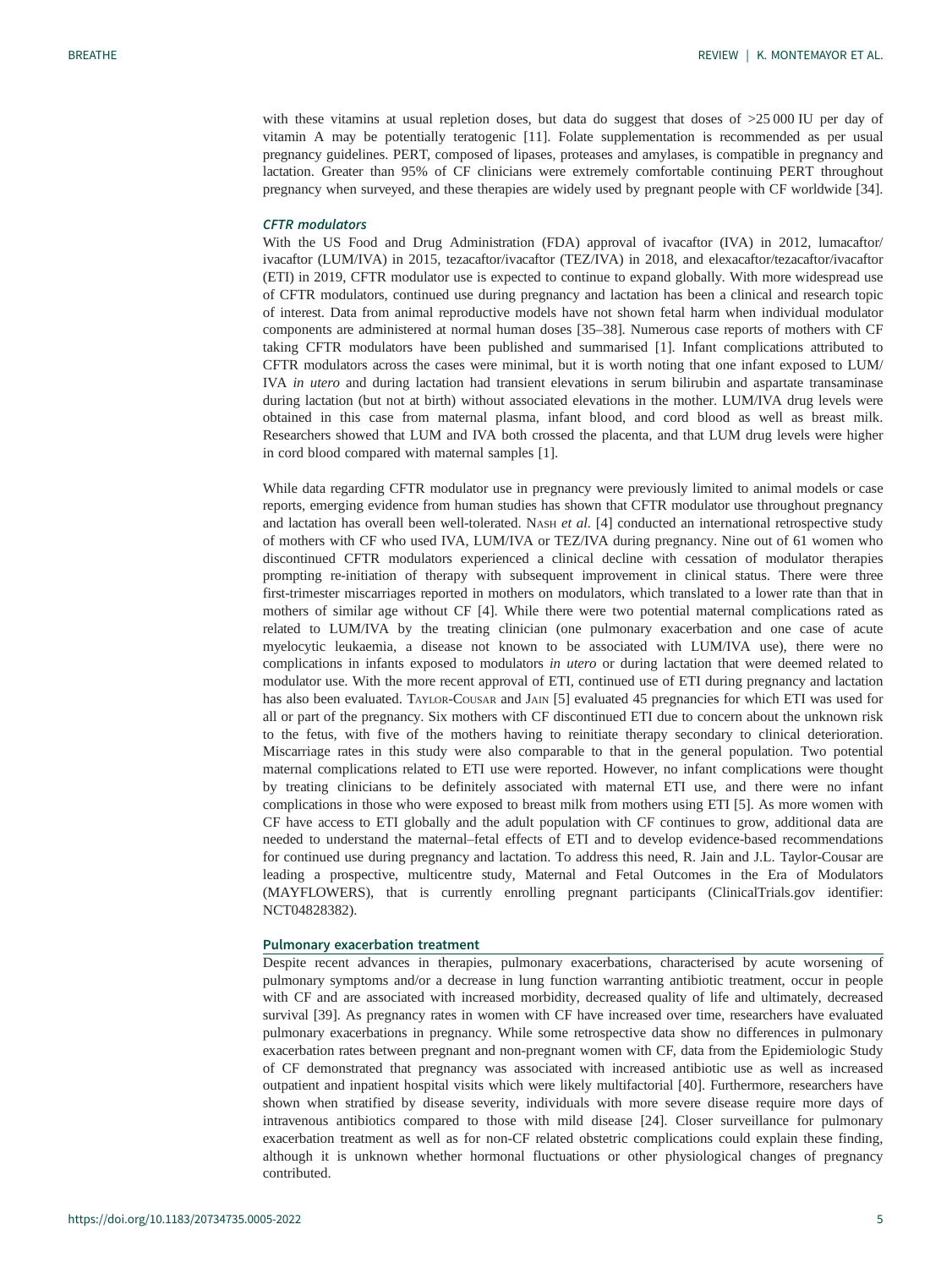General approaches for pulmonary exacerbation treatment in people with CF consists of optimising airway clearance as well as use of oral or i.v. antibiotics against the individual's current or most recently cultured respiratory pathogens. Although contemporary standardised guidelines do not exist for pulmonary exacerbation treatment, oral antibiotics are generally used for mild symptoms while i.v. antibiotics are used for moderate-to-severe symptoms and in those who are critically ill [[39\]](#page-10-0). We showed that CF clinicians prefer to treat a mild pulmonary exacerbation with oral antibiotics and a severe pulmonary exacerbation with two *i.v.* antibiotics, which aligns with practice patterns in non-pregnant people with CF [\[34](#page-9-0), [39\]](#page-10-0). Systemic antibiotic use in pregnancy is challenging due to placental transfer and risk for associated teratogenesis. See table 2 for considerations when prescribing the most commonly used antibiotics in pulmonary exacerbation treatment. Staphylococcus aureus and P. aeruginosa are the two most prevalent pathogens in people with CF, and antibiotic directed therapy against these two agents are commonly required [[2](#page-8-0), [8](#page-9-0), [9](#page-9-0)]. Systemic antibiotics typically used in CF to target methicillin-susceptible S. aureus (MSSA) include the classes of penicillins and cephalosporins, both of which are compatible to use throughout pregnancy and lactation [[11\]](#page-9-0). Treatment of methicillin-resistant S. aureus (MRSA) in non-pregnant people with CF includes trimethoprim/sulfamethoxazole, vancomycin or linezolid. While trimethoprim/sulfamethoxazole is a commonly prescribed oral option for non-pregnant patients with CF, this medication is avoided during pregnancy due to potential harmful effects of both components. Specifically, trimethoprim may impair folic acid metabolism and sulfonamide has been associated with fetal haemolytic anaemia and neonatal hyperbilirubinaemia and is contraindicated in pregnancy [[11\]](#page-9-0). Thus, the two most widely used antimicrobials include i.v. vancomycin and oral and/or i.v. linezolid. Human studies of vancomycin have been limited in use during the first trimester, but no teratogenic effects have been associated with its use. Thus, vancomycin is considered "probably safe" during the first trimester and is compatible throughout the remainder of pregnancy and lactation [\[11](#page-9-0)]. Linezolid is another option to treat MRSA if allergies or intolerance prevent use of vancomycin. While animal reproductive models have not shown any teratogenic effects of linezolid use during pregnancy, there is a lack of human controlled studies and data have been limited to published and post-marketing case reports. Thus, use during pregnancy is suggested if the potential benefits outweigh the risks. Furthermore, linezolid is present in human breast milk, and while there are no data evaluating use of linezolid in lactation, data have shown that the two most commonly reported adverse events in infants receiving linezolid are diarrhoea and

| TABLE 2 Common antibiotics used for treatment of a pulmonary exacerbation in people with CF |                            |                                |                                                                                                                                                                |                     |                     |  |  |  |  |
|---------------------------------------------------------------------------------------------|----------------------------|--------------------------------|----------------------------------------------------------------------------------------------------------------------------------------------------------------|---------------------|---------------------|--|--|--|--|
| Medication/class                                                                            | Route of<br>administration | Target pathogen                | Observations/considerations                                                                                                                                    | Use in<br>pregnancy | Use in<br>lactation |  |  |  |  |
| Tobramycin<br>Aztreonam<br>Levofloxacin<br>Colistimethate                                   | Inhaled                    | Pseudomonas<br>aeruginosa      | Little to no systemic absorption with<br>inhaled route                                                                                                         | Yes                 | Yes                 |  |  |  |  |
| Fluoroquinolones                                                                            | Oral or <i>i.v.</i>        | Pseudomonas<br>aeruginosa      | Low risk of fetal cartilage damage and<br>generally avoided during pregnancy                                                                                   | Avoid               | Yes                 |  |  |  |  |
| Aminoglycosides                                                                             | i.v.                       | Pseudomonas<br>aeruginosa      | Generally avoided and used if severe<br>infection or critically ill given eight cranial<br>nerve toxicity with some aminoglycosides                            | Avoid               | Yes                 |  |  |  |  |
| Piperacillin/tazobactam                                                                     | i.v.                       | Pseudomonas<br>aeruginosa      | Considered low risk in pregnancy<br>and lactation                                                                                                              | Yes                 | Yes                 |  |  |  |  |
| Cephalosporins                                                                              | i.v.                       | Pseudomonas<br>aeruginosa/MSSA | Considered low risk in pregnancy<br>and lactation                                                                                                              | Yes                 | Yes                 |  |  |  |  |
| Carbapenems                                                                                 | i.v.                       | Pseudomonas<br>aeruginosa/MSSA | CF women have been shown to be more<br>likely to develop severe pre-eclampsia, and<br>carbapenems lower the seizure threshold                                  | Yes                 | Yes                 |  |  |  |  |
| <b>Penicillins</b>                                                                          | Oral or i.v.               | <b>MSSA</b>                    | Considered low risk in pregnancy<br>and lactation                                                                                                              | Yes                 | Yes                 |  |  |  |  |
| Trimethoprim-sulfamethoxazole                                                               | Oral or <i>i.v.</i>        | <b>MRSA</b>                    | Trimethoprim may impair folic acid<br>metabolism;<br>sulfamethoxazole has been associated with<br>fetal haemolytic anaemia and neonatal<br>hyperbilirubinaemia | Avoid               | Yes                 |  |  |  |  |
| Vancomycin                                                                                  | i.v.                       | <b>MRSA</b>                    | Limited human data during first trimester<br>but no evidence of teratogenesis                                                                                  | Yes                 | Yes                 |  |  |  |  |
| Linezolid                                                                                   | Oral or <i>i.v.</i>        | <b>MRSA</b>                    | Infants exposed during lactation should be<br>monitored for diarrhoea or vomiting                                                                              | Yes                 | Yes                 |  |  |  |  |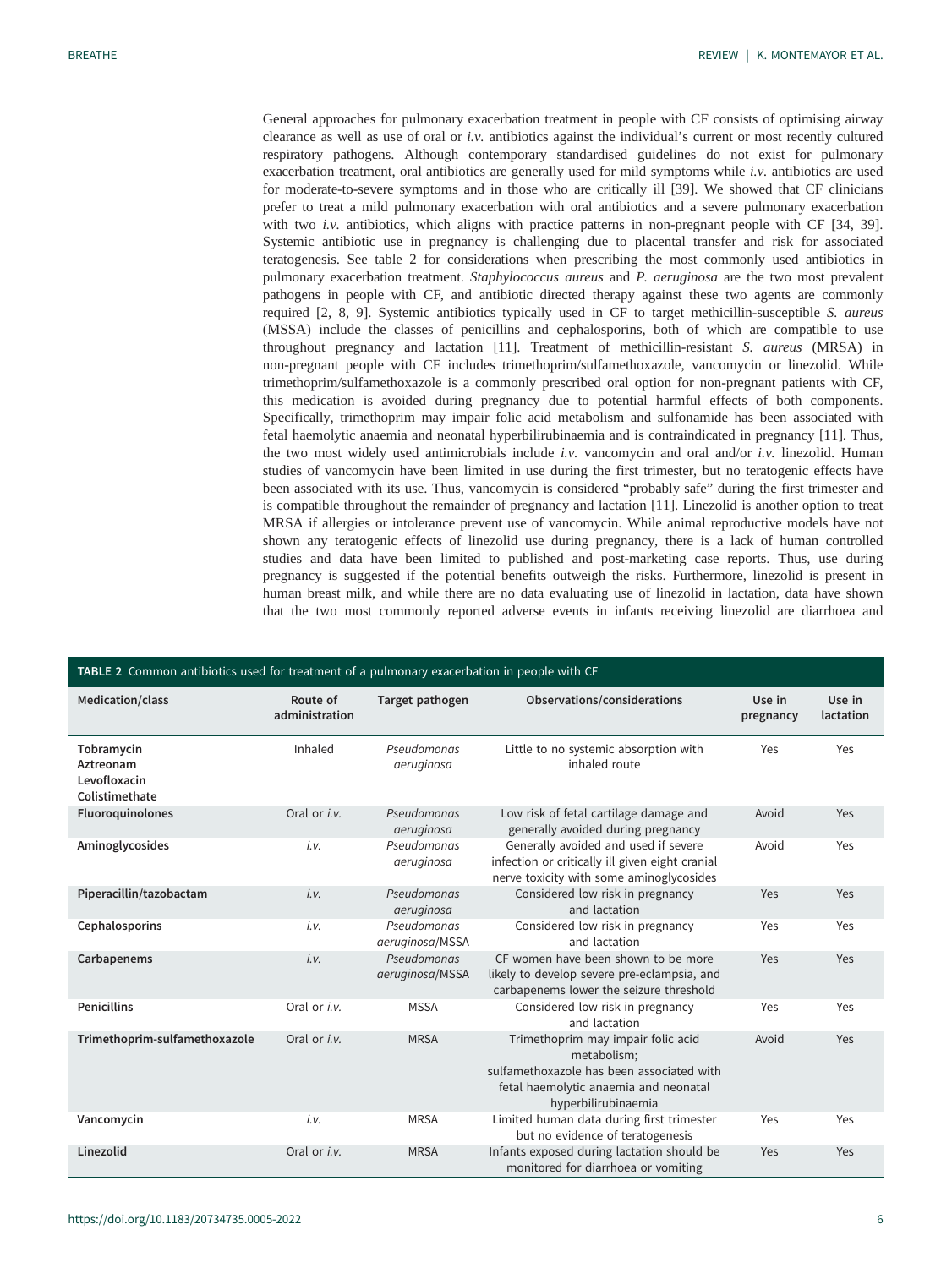vomiting. It is recommended that if systemic linezolid is required during lactation, infants exposed are monitored for diarrhoea and vomiting throughout the duration of therapy [[41, 42\]](#page-10-0).

The standard approach for systemic treatment of P. aeruginosa in non-pregnant people with CF has been use of two antipseudomonal agents to increase intrapulmonary activity and minimise development of resistance of pathogens [[39\]](#page-10-0). Fluoroquinolones including levofloxacin and ciprofloxacin, are commonly used oral antibiotics used to treat P. aeruginosa. Their use has been typically avoided in pregnancy given concern for cartilage damage in animal studies. However, recent studies have shown low risk of teratogenesis in human data and fluoroquinolones are considered "possibly safe" during pregnancy and lactation, and ciprofloxacin is the preferred agent to use if clinically indicated [[11\]](#page-9-0). Aminoglycosides are typically used in conjunction with another antipseudomonal agent including β-lactams, cephalosporins and carbapenems. Aminoglycoside use throughout pregnancy is not recommended unless the mother has failed alternative therapies or is critically ill. β-lactams and cephalosporins are compatible throughout pregnancy and lactation and are widely used. However, there are limited data on the use of carbapenems during pregnancy. Case reports of meropenem are limited to the second and third trimester and suggest no increased risk. Thus, meropenem is considered "possibly safe" during the first trimester and "probably safe" during the remainder of pregnancy and lactation [[11\]](#page-9-0). However, treating clinicians should be aware that women with CF have been shown to be more likely to develop severe pre-eclampsia, and carbapenems lower the seizure threshold [[43\]](#page-10-0). The complexities of dual antipseudomonal treatment in pregnancy highlight whether monotherapy or dual therapy should be considered the standard of care. Prior studies addressing this question in non-pregnant people with CF have shown insufficient evidence to recommend one strategy over another [\[39](#page-10-0)]. Thus, monotherapy may be the appropriate strategy in pregnancy in someone with mild lung disease who is not critically ill, while dual therapy is reserved for those individuals with moderate-to-severe lung disease or who are critically ill. Continuous assessment will be needed with a low threshold to revise the strategy based on the mother's symptoms and response to treatment. Furthermore, use of inhaled antibiotics during pulmonary exacerbation management has not been evaluated in pregnancy and there has not been sufficient evidence to recommend for or against use in management in non-pregnant people with CF [\[39](#page-10-0)]. Inhaled antibiotic therapies during pregnancy may be another alternative given the minimal systemic absorption and minimal risk of inhaled therapies. Although use of highly effective CFTR modulator therapy has substantially reduced the occurrence of pulmonary exacerbations in people with CF, it has not eliminated them [\[6\]](#page-8-0). Therefore, future studies evaluating pulmonary exacerbation management during pregnancy in CF should be considered to help guide best practices for pulmonary exacerbation management during pregnancy.

# Lactation

CF clinicians reported that over half of the individuals under their care with CF chose to breastfeed after delivery [\[34](#page-9-0)]. Lactation impacts both the mother and infant, and clinicians must routinely assess lactation status in the post-partum period. Lactation impacts the nutritional status of the mother, and generally an additional 500 kilocalories per day is recommended for lactating mothers in the non-CF population [\[44\]](#page-10-0). Caloric needs will be higher in people with CF who are lactating due to increased caloric expenditure associated with pancreatic insufficiency and CFRD [[45](#page-10-0)]. Thus, careful assessment of the nutritional status and weight in the post-partum period are required in order to balance the benefit of lactation for the infant with potential accelerated weight loss of the mother. Weight loss in some people with CF has been rapid in the post-partum period resulting in return of pre-pregnancy weight within the first 6 weeks [\[3\]](#page-8-0). While this rapid weight loss does not occur for all people with CF, weight and BMI need to be monitored closely to optimise post-partum health. In addition, many medications commonly prescribed in CF are excreted in breast milk. Discussing the maternal and infant risks of continuing CF therapies that may be transmitted to the infant through breast milk, such as antimicrobials and CFTR modulators, is necessary. The majority of antibiotics are considered "probably safe" or compatible during lactation. Regarding CFTR modulators, data have shown that each individual modulator component is present in breast milk [\[35](#page-9-0)–[38](#page-10-0)]. While no complications have been noted in infants exposed to CFTR modulators during lactation, animal models have demonstrated the occurrence of neonatal cataracts in juvenile rats exposed to IVA [\[4](#page-8-0), [5](#page-8-0)]. Thus, it is recommended that infants exposed to IVA alone or in combination (LUM/IVA, TEZ/IVA or ETI) in utero or during breastfeeding receive ophthalmologic screening examinations for neonatal cataract evaluation. Furthermore, based on the known metabolism of CFTR modulators in the liver, reflexive or routine evaluation of infant liver function tests should be considered for infants exposed to modulators during breastfeeding.

# Management of pregnancy in individuals with CF following organ transplantation

A small subset of those with CF are individuals who have undergone organ transplantation, most commonly bilateral lung transplant [\[2\]](#page-8-0). Most transplant centres counsel against post-transplant pregnancy because maternal and fetal complications associated with pregnancy after a lung transplantation are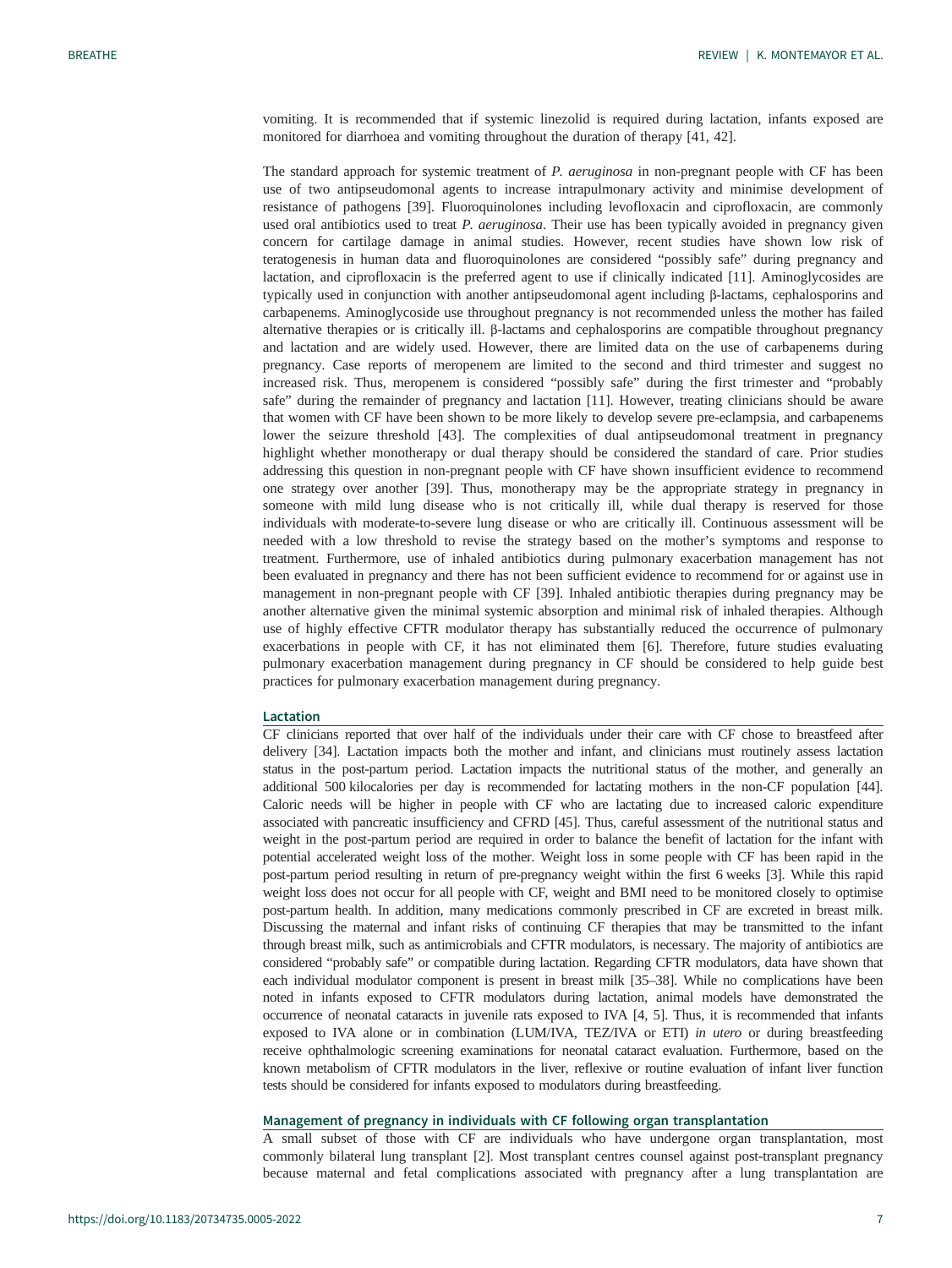unfortunately high. This high rate of adverse outcomes was reported in a registry analysis in 2012 using data from the US National Transplantation Pregnancy Registry [[46\]](#page-10-0). Investigators found that in 30 pregnancies (12 of whom had CF), the incidence of preterm birth was 60%, and there were 11 infant complications and two neonatal deaths [\[46](#page-10-0)]. There was a higher rate of rejection during pregnancy in those with CF (25% in CF versus 11% in those without CF), but there was a lower rate of spontaneous abortion in CF (25% in CF versus 33% in those without CF). Mean gestational age was similar in all groups, but mean birth weight was lower in CF (1980 g in CF versus 2349 g in those without CF). From a study using the Transplant Pregnancy Registry International, 7% of 51 post-transplant pregnancies resulted in graft loss within 2 years of pregnancy [[47\]](#page-10-0). This immune phenomenon may occur spontaneously or due to providers and recipients decreasing immunosuppressive medications to protect the fetus, or rarely due to antibody-mediated rejection from human leukocyte antigen (HLA) sensitisation [[48\]](#page-10-0). As noted above, many lung transplant centres request that recipients avoid pregnancy all together. Other centres recommend waiting at least 2 years after transplantation in order to safely achieve the lowest possible doses of immunosuppressive medicines prior to pregnancy, because immunosuppressive agents such as mycophenolate mofetil are not recommended during pregnancy due to potential fetal toxicity. Although successful pregnancies in transplant recipients may be possible, discussing reproductive goals and family-building options in the pre-transplant evaluation is warranted. Adoption and surrogacy may be alternative options if parenthood is desired in this population.

#### Conclusion

Pregnancy rates in people with CF are increasing as people are living longer and healthier lives, and we anticipate that these numbers will continue to increase with more widespread use of ETI and new therapeutic advances. With optimisation of preconception health and judicious use of chronic maintenance therapies and antibiotics for the treatment of acute pulmonary exacerbations, people with CF can have successful pregnancies with healthy infants. However, in the setting of markedly higher pregnancy rates in people with a wide range of baseline disease, prospective data collection to more clearly delineate risk factors for adverse maternal and fetal outcomes, including the use or withdrawal of modulators is needed. Generation of such data is crucial to aid clinicians in the provision of evidence-based recommendations to individuals with CF as they pursue all the avenues afforded by the likelihood of longevity.

#### Key points

- More people with CF are becoming pregnant in the era of widespread CFTR modulator use.
- Discussions surrounding pregnancy and parenthood in people with CF should occur early to allow for optimisation of preconception health.
- Chronic maintenance therapies including inhaled mucolytics, pancreatic enzymes and fat-soluble vitamins are widely used throughout all trimesters of pregnancy and lactation in people with CF.
- CFTR modulator use throughout pregnancy and lactation has generally been well-tolerated, but requires further study.

#### Self-evaluation questions

- 1. You are discussing preconception health with a 24-year-old woman with CF with a baseline FEV<sub>1</sub> of 90% predicted (mild CF lung disease) and known pancreatic insufficiency on PERT. Her current BMI is 20 kg·m<sup>-2</sup> and she asks what her BMI should be prior to conception. What is the current minimum recommended BMI that should be met for people with CF prior to conception?
	- a) 18 kg·m−<sup>2</sup>
	- b) 20 kg·m−<sup>2</sup>
	- c) 22 kg·m−<sup>2</sup>
	- d) 24 kg·m−<sup>2</sup>
- 2. A 30-year-old woman with CF with a baseline  $FEV<sub>1</sub>$  of 69% predicted (moderate CF lung disease) is 2 weeks post-partum. She informs you that she has an increase in cough and sputum production and a drop in her  $FEV<sub>1</sub>$  to 63% predicted. Her most recent sputum culture grew MRSA. In addition to reinforcing continued airway clearance with dornase alfa and hypertonic saline, you decided to start oral antibiotic therapy for treatment of a mild pulmonary exacerbation. She has an allergy to trimethoprim/sulfamethoxazole and is started on oral linezolid twice daily. She would like to continue breastfeeding during her treatment. It is recommended that if systemic linezolid is required during lactation, infants exposed be monitored for which of the following potential side-effects throughout the duration of therapy?
	- a) Skin rash
	- b) Diarrhoea and vomiting
	- c) Cough
	- d) Bruising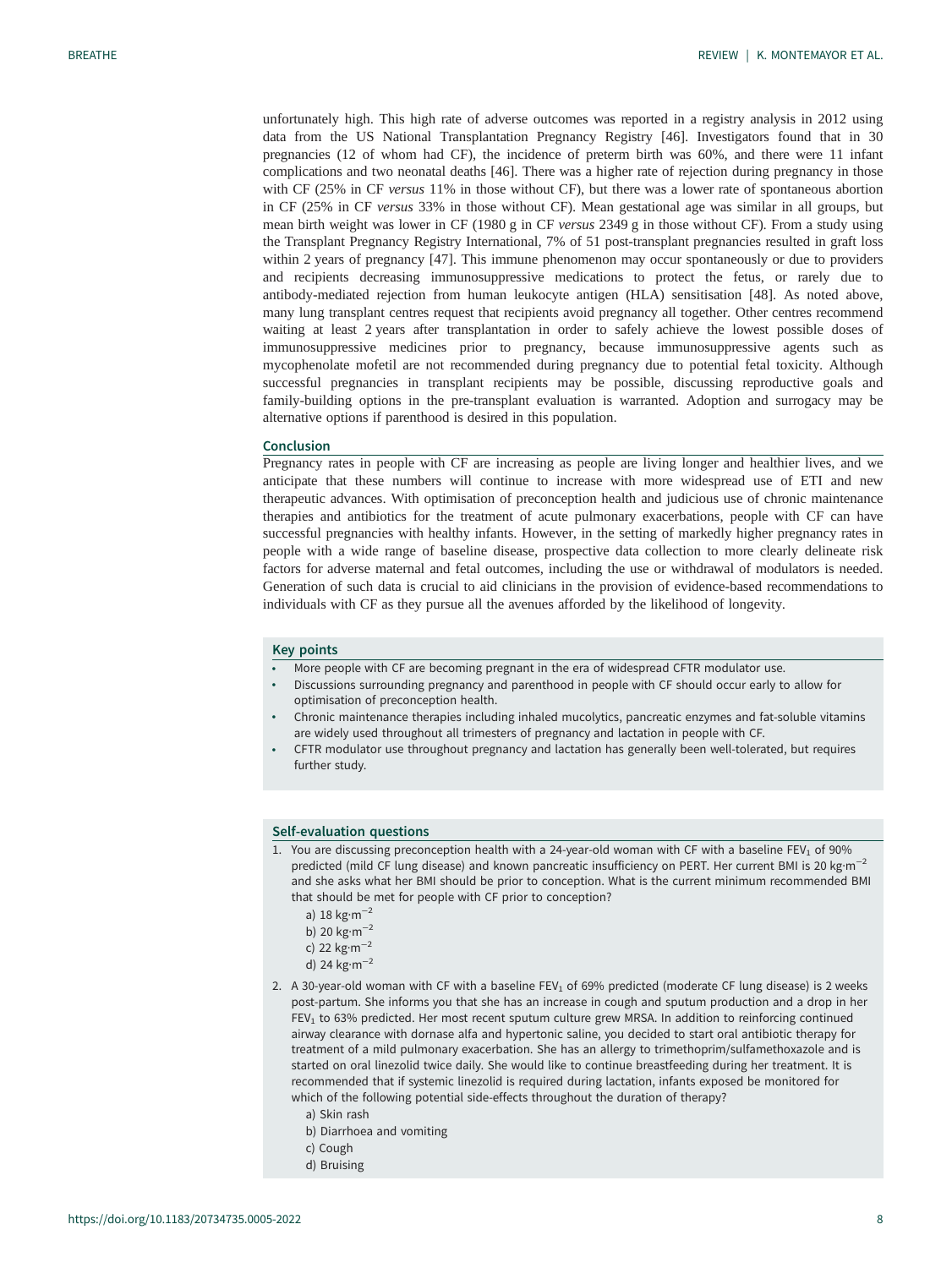- <span id="page-8-0"></span>3. A 27-year-old woman with CF with a baseline FEV<sub>1</sub> of 75% predicted (mild CF lung disease) presents to clinic for a routine follow-up. She has been on the CFTR modulator ETI for the past 18 months and is currently 15 weeks pregnant. She has continued on CFTR modulator therapy throughout pregnancy and plans to breastfeed after she delivers. She would like to continue her CFTR modulator throughout lactation and asks if there are any adverse events that should be monitored in the infant if she chooses to breastfeed. Based on prior data, which of the following recommendations would you suggest be carried out for infants exposed to CFTR modulators in utero and during breastfeeding? Please select all that apply.
	- a) Liver function tests
	- b) Complete blood count
	- c) Cataract evaluation
	- d) Immunoglobulin levels
- 4. A 32-year-old woman with CF with a baseline FEV<sub>1</sub> of 55% predicted (moderate CF lung disease) is 24 weeks pregnant and is reporting dyspnoea, increased cough, sputum production and decreased oral intake. Her home spirometer shows an FEV<sub>1</sub> of 35% predicted. She presents to the emergency department for evaluation. Her vital signs are notable for an oral temperature of 37.5 °C and respiratory rate of 22 breaths per min; her blood pressure is 110/70 mmHg and her pulse oximetry on room air is 85% and requires 4 L via nasal cannulae to maintain oxygen saturations >92%. She is on the CFTR modulator TEZ/ IVA and is on pancreatic replacement for a history of pancreatic insufficiency. Her most recent sputum culture has grown P. aeruginosa. What is the next step in management?
	- a) Start an oral fluoroquinolone
	- b) Start intravenous aminoglycoside monotherapy
	- c) Start intravenous vancomycin
	- d) Start intravenous aminoglycoside and a beta-lactam

Conflict of interest: K. Montemayor receives grant support from the Cystic Fibrosis Foundation (MONTEMQ020). E. Tullis has received grants to her institution from Vertex Pharmaceuticals Incorporated, AbbVie, Corbus Pharmaceuticals, Inc, Celtaxsys, Spyryx and Bayer; has received fees from Vertex Pharmaceuticals Incorporated and Proteostasis for consultation on clinical research design, participation on advisory boards, and speaking engagements; all unrelated to this work. R. Jain receives grant support from the Cystic Fibrosis Foundation ( JAIN19Y3, JAIN21Y3). R. Jain receives grants to her institution from Vertex Pharmaceutical, Sound Pharma, Armata, Genentech, and Insmed and fees for consulting from Gilead and Boehringer Ingelheim. J.L. Taylor-Cousar has received grants from the CF Foundation related to this work as well as for work unrelated to the manuscript. Unrelated to this work, she has received grants to her institution from Vertex Pharmaceuticals Incorporated, Gilead, N30, Celtaxsys, Proteostasis, and Bayer; has received fees from Vertex Pharmaceuticals Incorporated related to consultation on clinical research design, participation on advisory boards, and speaking engagements; has received speaking fees from Celtaxsys; and has served on advisory boards and/or provided clinical trial design consultation for Novartis, Genentech, Gilead, Protalix, Santhera, 4DMT, AbbVie and Proteostasis. She serves on a DMC for AbbVie. She serves as an advisor to the CFF Board of Trustees, and on the CF Foundation's Clinical Research Executive Committee, Clinical Research Advisory Board, and as chair of the CF TDN's Women's Health Research-Working Group, on the scientific advisory board for Emily's Entourage, and on the ATS Respiratory Health Awards Working Group and on the Scientific Grant Review and Clinical Problems Assembly Programming Committees.

#### References

- 1 Taylor-Cousar JL. CFTR modulators: impact on fertility, pregnancy, and lactation in women with cystic fibrosis. J Clin Med 2020; 9: 2706.
- 2 Cystic Fibrosis Foundation. Patient Registry 2020 Annual Data Report. Bethesda, Cystic Fibrosis Foundation, 2021.
- 3 Jain R, Kazmerski TM, Zuckerwise LC, et al. Pregnancy in cystic fibrosis: review of the literature and expert recommendations. J Cyst Fibros 2021; in press [\[https://doi.org/10.1016/j.jcf.2021.07.019](https://doi.org/10.1016/j.jcf.2021.07.019)].
- 4 Nash EF, Middleton PG, Taylor-Cousar JL. Outcomes of pregnancy in women with cystic fibrosis (CF) taking CFTR modulators - an international survey. J Cyst Fibros 2020; 19: 521–526.
- 5 Taylor-Cousar JL, Jain R. Maternal and fetal outcomes following elexacaftor-tezacaftor-ivacaftor use during pregnancy and lactation. J Cyst Fibros 2021; 20: 402–406.
- 6 Middleton PG, Mall MA, Dřevínek P, et al. Elexacaftor-tezacaftor-ivacaftor for cystic fibrosis with a single Phe508del allele. N Engl J Med 2019; 381: 1809–1819.
- 7 Heijerman HGM, McKone EF, Downey DG, et al. Efficacy and safety of the elexacaftor plus tezacaftor plus ivacaftor combination regimen in people with cystic fibrosis homozygous for the F508del mutation: a double-blind, randomised, phase 3 trial. Lancet 2019; 394: 1940–1948.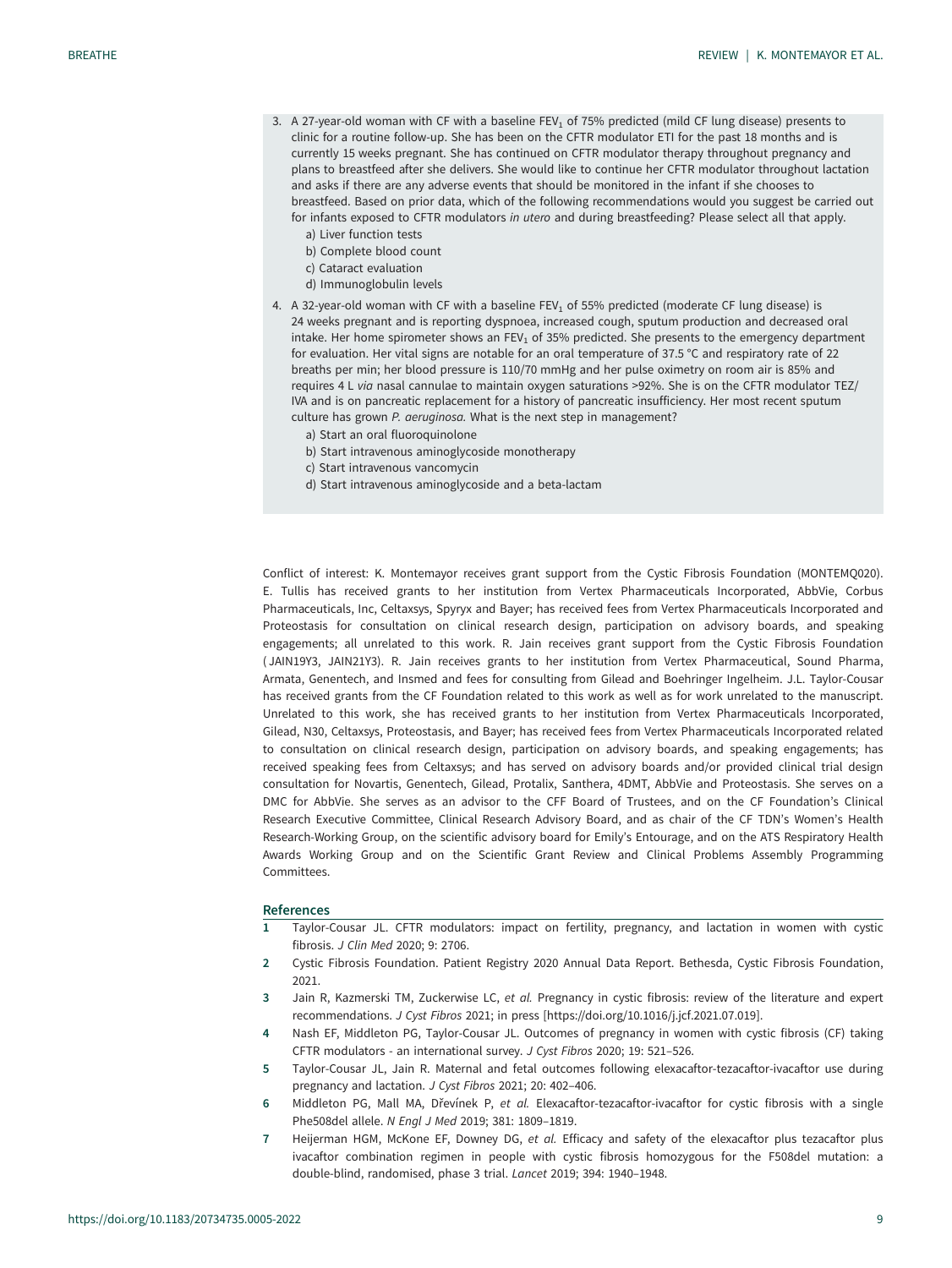- <span id="page-9-0"></span>8 Orenti A, Zolin A, Jung A, et al. ECFSPR Annual Report 2019. Karup, European Cystic Fibrosis Society, 2021.
- 9 Cystic Fibrosis Canada. The Canadian Cystic Fibrosis Registry 2019 Annual Data Report. Toronto, Cystic Fibrosis Canada, 2020.
- 10 Siegel B, Siegel S. Pregnancy and delivery in a patient with cystic fibrosis of the pancreas: report of a case. Obstet Gynecol 1960; 16: 438–440.
- 11 Middleton PG, Gade EJ, Aguilera C, et al. ERS/TSANZ Task Force Statement on the management of reproduction and pregnancy in women with airways diseases. Eur Respir J 2020; 55: 1901208.
- 12 Shteinberg M, Lulu AB, Downey DG, et al. Failure to conceive in women with CF is associated with pancreatic insufficiency and advancing age. J Cyst Fibros 2019; 18: 525–529.
- 13 Boga C, Ozdogu H. Pregnancy and sickle cell disease: a review of the current literature. Crit Rev Oncol Hematol 2016; 98: 364–374.
- 14 Centers for Disease Control and Prevention. Type 1 Diabetes and Pregnancy. [https://www.cdc.gov/diabetes/](https://www.cdc.gov/diabetes/library/features/type-1-and-pregnancy.html) [library/features/type-1-and-pregnancy.html](https://www.cdc.gov/diabetes/library/features/type-1-and-pregnancy.html) Date last accessed: 27 December 2021; Date last updated: 30 March 2021.
- 15 Deignan JL, Astbury C, Cutting GR, et al. CFTR variant testing: a technical standard of the American College of Medical Genetics and Genomics (ACMG). Genet Med 2020; 22: 1288–1295.
- 16 Singh VK, Schwarzenberg SJ. Pancreatic insufficiency in cystic fibrosis. J Cyst Fibros 2017; 16: Suppl. 2, S70–S78.
- 17 Kotloff RM, FitzSimmons SC, Fiel SB. Fertility and pregnancy in patients with cystic fibrosis. Clin Chest Med 1992; 13: 623–635.
- 18 McArdle JR. Pregnancy in cystic fibrosis. Clin Chest Med 2011; 32: 111–120.
- 19 McDonald CM, Alvarez JA, Bailey J, et al. Academy of Nutrition and Dietetics: 2020 Cystic Fibrosis Evidence Analysis Center evidence-based nutrition practice guideline. J Acad Nutr Diet 2021; 121: 1591–1636.e3.
- 20 HAPO Study Cooperative Research Group, Metzger BE, Lowe LP, et al. Hyperglycemia and adverse pregnancy outcomes. N Engl J Med 2008; 358: 1991–2002.
- 21 American Diabetes Association. 14. Management of Diabetes in Pregnancy: Standards of Medical Care in Diabetes – 2021. Diabetes Care 2021; 44: Suppl. 1, S200–S210.
- 22 Oxman R, Roe AH, Jagdeesh U, et al. Gestational and pregestational diabetes in pregnant women with cystic fibrosis. J Clin Transl Endocrinol 2022; 27: 100289.
- 23 Moran A, Brunzell C, Cohen RC, et al. Clinical care guidelines for cystic fibrosis-related diabetes: a position statement of the American Diabetes Association and a clinical practice guideline of the Cystic Fibrosis Foundation, endorsed by the Pediatric Endocrine Society. Diabetes Care 2010; 33: 2697–2708.
- 24 Cohen-Cymberknoh M, Gindi Reiss B, Reiter J, et al. Baseline cystic fibrosis disease severity has an adverse impact on pregnancy and infant outcomes, but does not impact disease progression. J Cyst Fibros 2021; 20: 388–394.
- 25 Thorpe-Beeston JG, Madge S, Gyi K, et al. The outcome of pregnancies in women with cystic fibrosis single centre experience 1998–2011. BJOG 2013; 120: 354–361.
- 26 McMullen AH, Pasta DJ, Frederick PD, et al. Impact of pregnancy on women with cystic fibrosis. Chest 2006; 129: 706–711.
- 27 Gilliam M, Antoniou M, Shin J, et al. Pregnancy in cystic fibrosis. Fetal and maternal outcome. Chest 2000; 118: 85–91.
- 28 Ahluwalia M, Hoag JB, Hadeh A, et al. Cystic fibrosis and pregnancy in the modern era: a case control study. J Cyst Fibros 2014; 13: 69–73.
- 29 Goss CH, Rubenfeld GD, Otto K, et al. The effect of pregnancy on survival in women with cystic fibrosis. Chest 2003; 124: 1460–1468.
- 30 Jain R, Keller A, Lee M, et al. 169: Effect of pregnancy on lung function: impact of CFTR modulators. J Cyst Fibros 2021; 20: Suppl. 2, S83–S84.
- 31 US Food and Drug Administration. Pregnancy and Lactation Labeling (Drugs) Final Rule. [www.fda.gov/drugs/](http://www.fda.gov/drugs/labeling-information-drug-products/pregnancy-and-lactation-labeling-drugs-final-rule) [labeling-information-drug-products/pregnancy-and-lactation-labeling-drugs-final-rule](http://www.fda.gov/drugs/labeling-information-drug-products/pregnancy-and-lactation-labeling-drugs-final-rule) Date last accessed: 27 December 2021; Date last updated: 3 May 2021.
- 32 Smith S, Rowbotham NJ, Regan KH. Inhaled anti-pseudomonal antibiotics for long-term therapy in cystic fibrosis. Cochrane Database Syst Rev 2018; 3: CD001021.
- 33 Taylor-Cousar JL, Jain R, Kazmerski TM, et al. Concerns regarding the safety of azithromycin in pregnancy relevance for women with cystic fibrosis. J Cyst Fibros 2021; 20: 395–396.
- 34 Montemayor K, Kazmerski T, Riekert K, et al. 50: Current attitudes and practices with pre-pregnancy anticipatory guidance and pregnancy care in cystic fibrosis: A national survey of CF providers. J Cyst Fibros 2021; 20: Suppl. 2, S25–S26.
- 35 Vertex Pharmaceuticals Incorporated. Ivacaftor (Kalydeco) United States Prescribing Information. [https://pi.](https://pi.vrtx.com/files/uspi_ivacaftor.pdf) [vrtx.com/files/uspi\\_ivacaftor.pdf](https://pi.vrtx.com/files/uspi_ivacaftor.pdf) Date last accessed: 27 December 2021; Date last updated: December 2020.
- 36 Vertex Pharmaceuticals Incorporated. Lumacaftor/ivacaftor (Orkambi) United States Prescribing Information. [https://pi.vrtx.com/files/uspi\\_lumacaftor\\_ivacaftor.pdf](https://pi.vrtx.com/files/uspi_lumacaftor_ivacaftor.pdf) Date last accessed: 27 December 2021; Date last updated: July 2019.